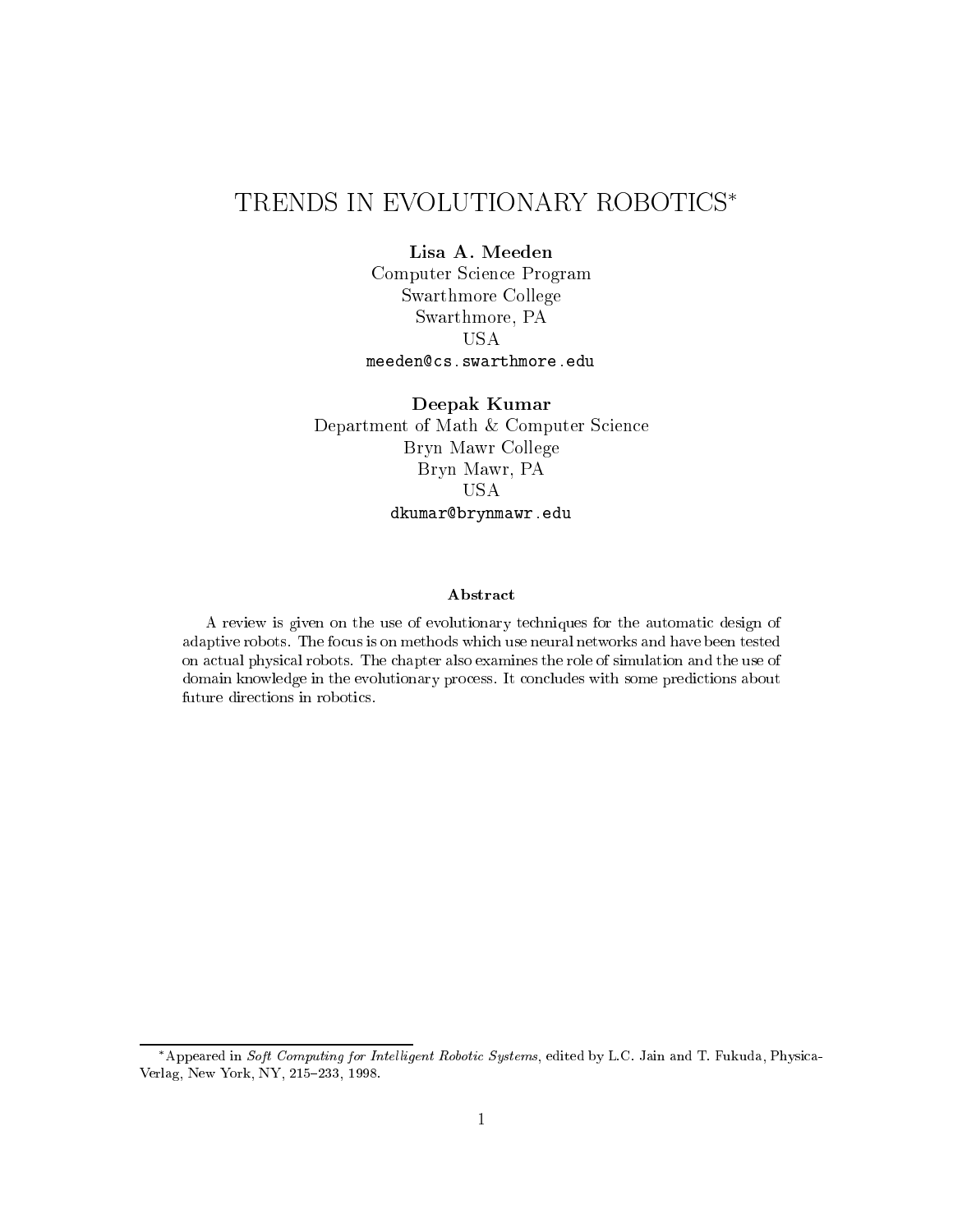### 1Introduction

To be truly useful, robots must be adaptive. They should have a collection of basic abilities that can be brought to bear in tackling a variety of tasks in a wide range of environments. These fundamental abilities might include navigation to a goal location, obstacle avoidance, ob ject recognition, and ob ject manipulation. However, to date, this desired level of adaptability has not been realized. Instead, robots have primarily been successful when deployed in constrained environments to perform deterministic tasks. The result has been that robots have had very limited, task-specific competencies which do not generalize to new situations.

The main advantage of imposing strict constraints within a robotic domain is to enable the use of a predictive model. This implies that a particular set of sensor readings can be accurately translated into a representation of the current state of the world. Furthermore, the result of doing a particular action can be known in advance of actually executing it. This allows a robot to plan its behavior.

Even working within these simplied conditions, a third of the cost of an industrial robotic system is its programming [43]. Yet, the most exciting potential applications involve much more complex and dynamic environments than have typically been attempted so far (for example outdoor, subsea, and other planet environments). We should expect that the burden on the human designer of control software will only increase as we try to move towards these more advanced applications. One hope is that the uncertainty and variability that occur in physical sensors and actuators might lessen as our hardware technology improves, thus alleviating the programming problems that arise. However, some experiments have shown that using higher resolution sensors introduces more variation, not less as one might expect [42].

The use of evolutionary computation is one of the most promising avenues for overcoming the bottleneck of the human engineer in the robot design process. In fact, it has been proposed that an evolutionary approach to the design of robots will eventually superceed design by hand [5]. The fundamental idea of this approach is to maintain a population of possible robot control architectures. The initial population is typically a collection of randomly configured architectures. Each architecture is evaluated according to an objective fitness measure and the better the robot performs using that architecture the more offspring it is allowed to produce in the next generation of the population. Over a number of generations, the fitness of the population increases and successful architectures are created. A human engineer must develop the evolutionary framework, but the actual design of the robotic systems is then automatically generated.

The most accurate fitness measure for a potential architecture is to allow it to control the actual robot operating in the physical world. Yet this can be a painstakingly slow process. Consider that each action can require a second of time to execute and that each fitness measure typically involves hundreds of actions. With a sizable population, the processing of a single generation may require an hour's time. When hundreds of generations are necessary to achieve reasonable results, one run of the evolutionary process may require several days. Two techniques have been employed to speed up the evolutionary process: the use of simulations for faster fitness evaluations and the seeding of the initial population with domain knowledge to decrease the overall number of generations required.

A central question when adopting the evolutionary computation approach is: What type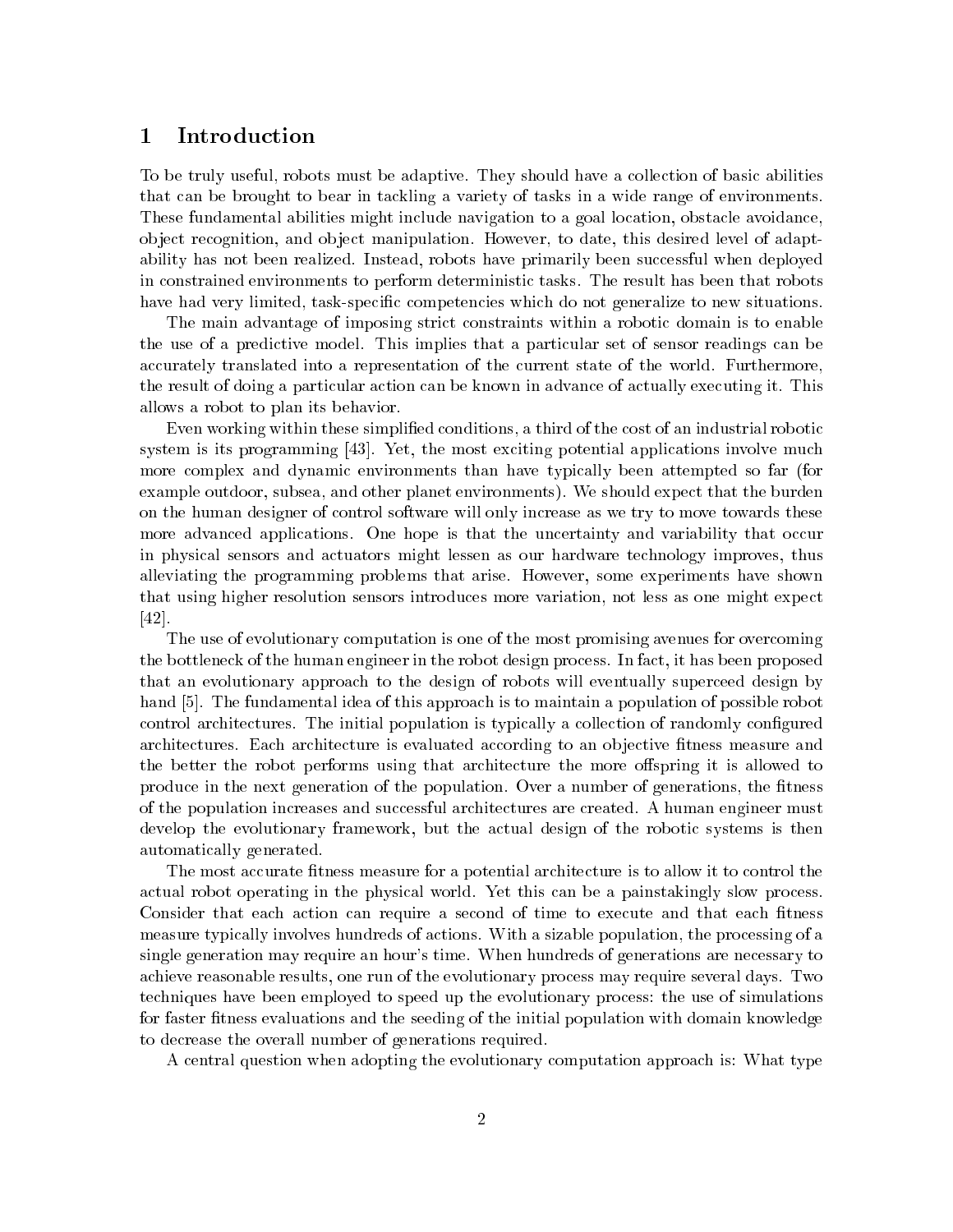\n
$$
t = 0
$$
  
\n randomly initialize pop(t)  
\n determine fitness of pop(t)  
\n repeat  
\n select parents from pop(t)  
\n recombine and mutate parents  
\n to create pop(t+1)  
\n determine fitness of pop(t+1)  
\n $t = t+1$   
\n until best individual is good enough\n

Figure 1: General Evolutionary Computation Algorithm

of robot control architecture should be evolved? There are a number of options: high-level code [40], machine code [37], parameter settings for a hand-designed system [39], situationaction rules [7], and entire rule-based strategies [15]. Perhaps the most innovative direction, however, is the combination of evolutionary computation with artificial neural networks. Neural networks allow the evolutionary process to operate at a very low level, placing minimal constraints on the possible solutions. When a higher-level architecture is used designer bias is more prevalent [5]. In addition, neural networks are robust, noise tolerant and can be used for local learning starting from the points discovered by the global evolutionary process [36].

The remainder of this chapter is organized as follows. In Section 2, further background is given on evolutionary computation and neural networks. In Section 3, some specic research projects combining evolutionary computation and neural networks to control robots are examined. In Section 4, the current debate on the role of simulations is reviewed. In Section 5, the ways in which domain knowledge has been incorporated in evolutionary robotic systems is discussed. Finally in Section 6, speculations about future trends in robotics are explored.

### 2Background

#### **Evolutionary Computation**  $2.1$

The majority of the current implementations of evolutionary computation descend from three branches of study: genetic algorithms, evolutionary programming, and evolution strategies [1]. Of these, the genetic algorithm approach developed by Holland, is the basis for most evolutionary robotics applications [22, 32]. Other related techniques that arose out of genetic algorithms are classifier systems [13] and genetic programming [26].

All evolutionary computation methods attempt to mimic the process of natural evolution. The general structure of an evolutionary computation algorithm is shown in Figure 1 and depends on three operators: selection, recombination, and mutation. Selection is usually implemented as a probabilistic process using the relative fitness of an individual to determine its selection probability. In this way, fitter individuals are more likely to participate in producing the next generation. Recombination is the means of mixing the genetic material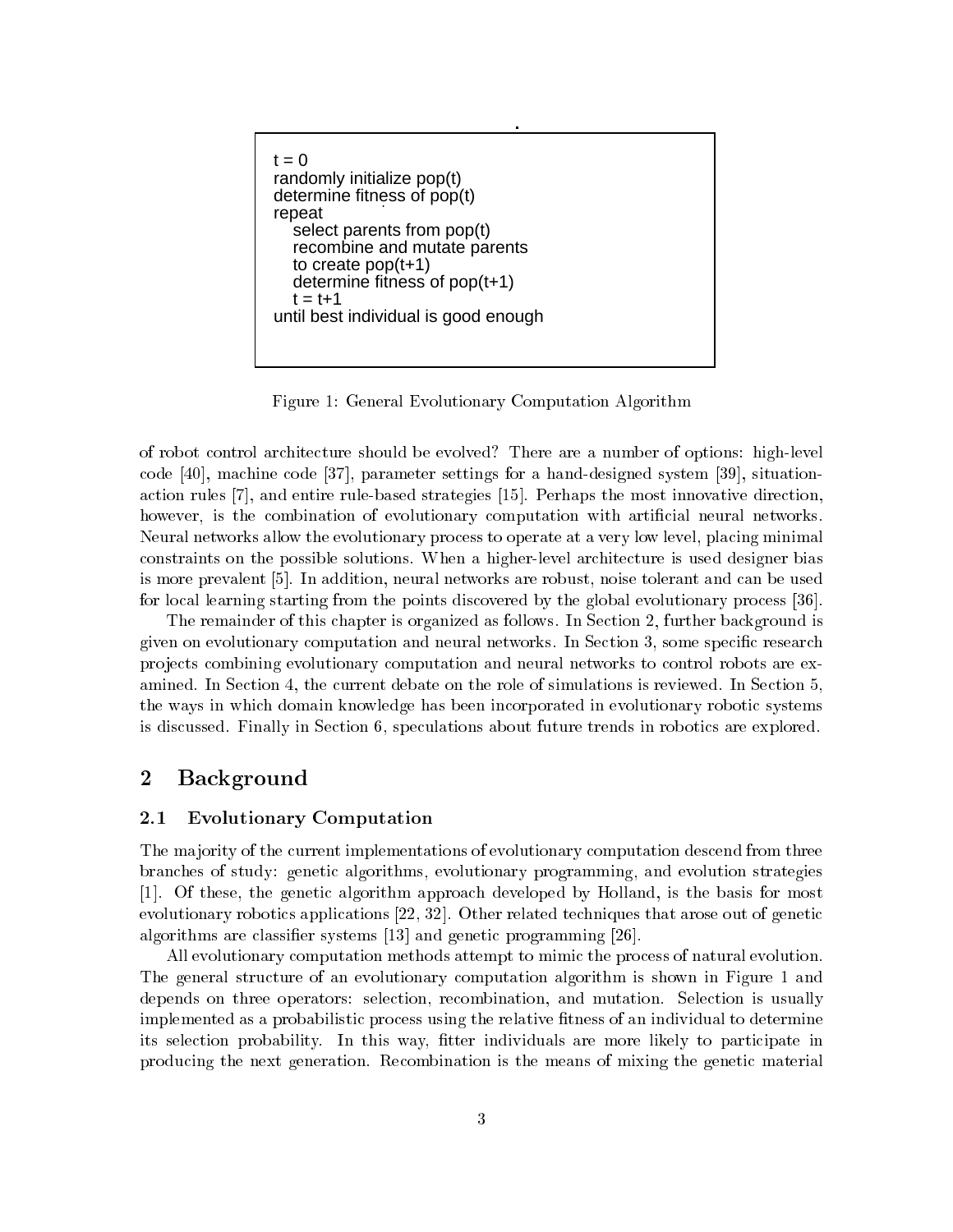of two parents to produce an offspring. Mutation creates random alterations in the genetic material of an offspring.

Consider the effects of each of these operators. Selection alone tends to fill the population with copies of the best individual from the initial population. Mutation alone induces a random walk through the search space. Selection and mutation (without recombination) creates a parallel, noise-tolerant, hill-climbing search. Selection and recombination (without mutation) tends to cause the process to converge on good, but sub-optimal solutions. Together the three operators form a flexible, robust, global search method.

#### $2.2$ Artificial Neural Networks

One of the most common articial neural architectures is a layered, feedforward network. Each unit in one layer is linked by weighted connections to each unit in the next layer. Various amount of activation are applied to the units in the initial layer, representing the input to the network. This activation then flows across the connections to higher layers, with the weights mediating the amount of activation that is passed on to successive units. The final pattern of activation present on the last layer is considered to be the output produced.

A supervised learning algorithm such as back-propagation can be repeatedly applied to adjust the weights of a network enabling it to learn to associate arbitrary pairs of input and output patterns [41]. If the input pattern is interpreted as representing sensory information and the output pattern as an action, a network can be used to control a robot. As a result of this training process, the network learns to recode the incoming sensory patterns into new patterns at the intermediate layers so that the appropriate output action is produced. These intermediate layers are termed hidden because they do not have direct access to the environment.

One drawback of the standard feedforward architecture is that it is difficult to represent time in an efficient manner. Certainly for controlling a robot timing information is crucial. A common method of accommodating time has been to represent time as space. This entails extending the input layer to act as a buffer of the past. A better approach is to deal with time implicitly rather than explicitly by using a recurrent architecture. One such recurrent architecture, called an Elman network, allows every unit in a hidden layer to have weighted connections to every other unit in the layer, including itself [9]. This gives the network a memory of its own internal recodings of its past sensory inputs. A more radical recurrent architecture abandons a layered topology and allows units to connect to one another in arbitrary ways.

In Section 3, we will see examples of feedforward, Elman, and arbitrary network architectures being employed to control robots.

#### 2.3 2.3 Combining Evolutionary Computation and Articial Neural Networks

In applying evolutionary computation to neural networks for the purpose of robot control, two main methods have been used. The first method is to fix the topology of a network architecture and to then use evolutionary computation to determine the weights. Unlike back-propagation, which is a gradient descent procedure for finding an appropriate set of weights, evolutionary computation should avoid getting stuck in local minima. The second method is to allow evolutionary computation to actually determine aspects of the network's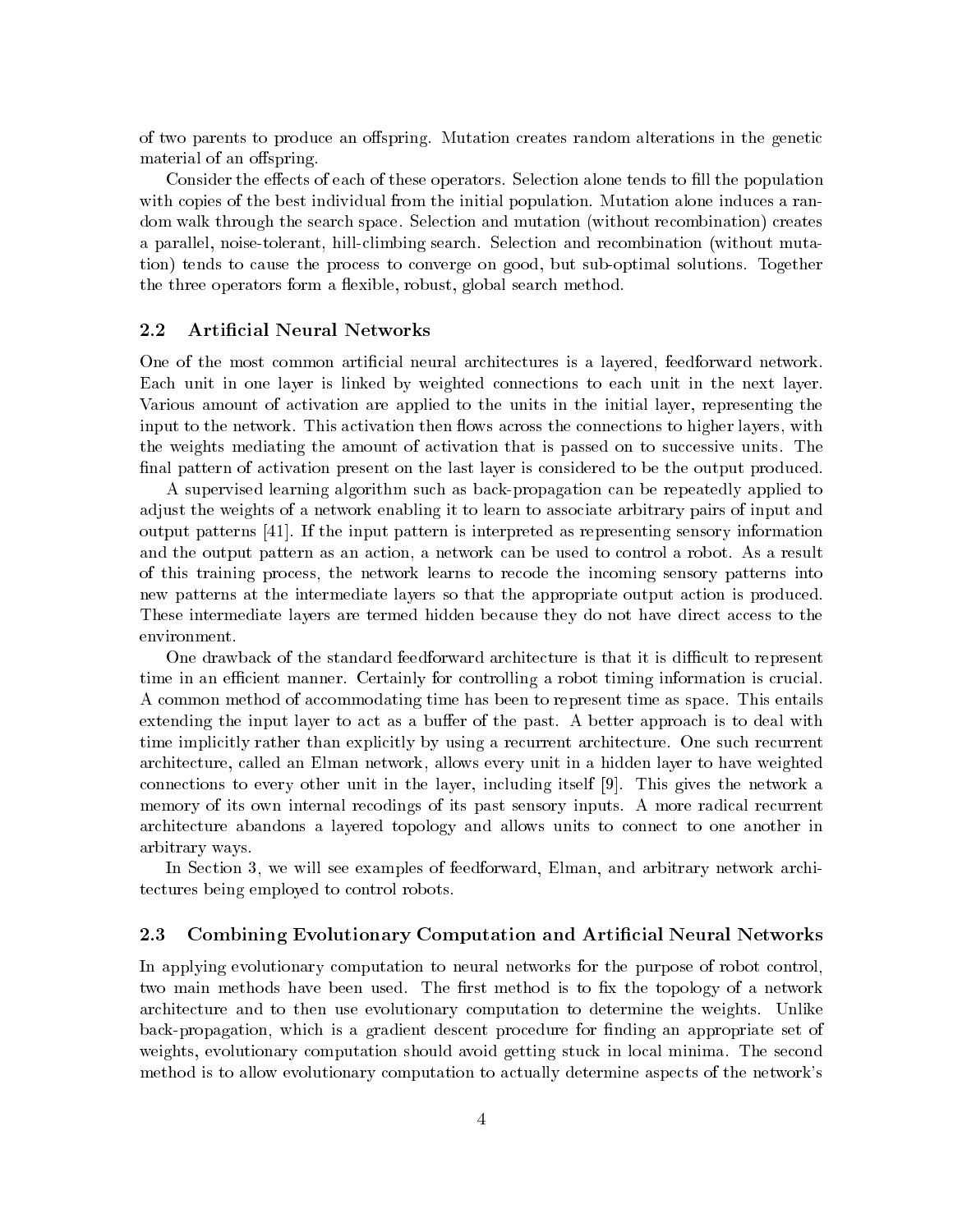topology. The weights may then be set through a separate learning algorithm or can also be determined by evolutionary computation.

In Section 3, we will see examples of both of these approaches, evolved weights and evolved topologies, being used to develop robot controllers.

### 3Examples of Evolved Neural Network Robot Controllers

Conducting evolution on physical robots is a time consuming process, and as a result most of the applications attempted so far have been fairly modest in scope. Often, for reasons of practicality, the robots used are quite small. This allows the task environment to be set up on a desktop with the robot tethered to a computer for data collection and tethered to an electrical outlet for power. One popular platform for conducting evolutionary experiments is the Khepera robot [33]. Khepera is circular in shape and miniature (diameter 55 mm, height 30 mm, and weight 70g). It has two DC motors which power two wheels. It's standard sensory apparatus consists of eight infra-red proximity sensors.

Of the five applications described below, the Khepera was used in two: battery recharging and trash collection. Another small robot, called the Gantry, was used for locating visual targets. A miniature car, called carbot, was used for light seeking and avoiding. Only the driving task involves a full size robot, a car called NAVLAB, which is part of an ongoing project at Carneigie Mellon University [38, 25].

# 3.1 Battery Recharging [12]

The environment was an empty rectangular arena with a gray floor. A light emitter was placed over one corner, and under this light a circular patch of the floor was painted black. This represented the battery recharging area. When the robot happened to pass over this black area its virtual battery would be instantly recharged. The Khepera robot was equipped with some additional sensors for this task. First it had three light sensors, two of which gathered ambient light, and one which pointed down at the floor. Second it had a virtual battery level sensor.

The goal of the evolutionary process was to determine an appropriate set of weights for a fixed Elman-style recurrent network with twelve input units for the sensors, five hidden units, and two output units for the motors. The process was run continuously for ten days with each generation lasting approximately three quarters of an hour.

Each individual set of weights was evaluated by a very simple fitness function that consisted of two components: one to maximize speed and the other to avoid the walls. When the robot was in the recharging area, fitness was defined to be 0. Notice that there is no explicit reward for recharging the battery; in fact in terms of direct fitness it is detrimental to spend time in the recharging area. However, there is an implicit benefit to recharging. A fully charged battery allowed the robot to move for 50 time steps, and each individual was allowed an upper limit of 150 time steps for evaluation. Therefore by recharging the battery, the robot could gain more time to accumulate fitness.

Analysis of the resulting behavior revealed that the robot exhibited very different strategies depending on its battery level. When the battery level dropped to about one third full charge, the robot began executing a trajectory that led it to the recharging area. Otherwise,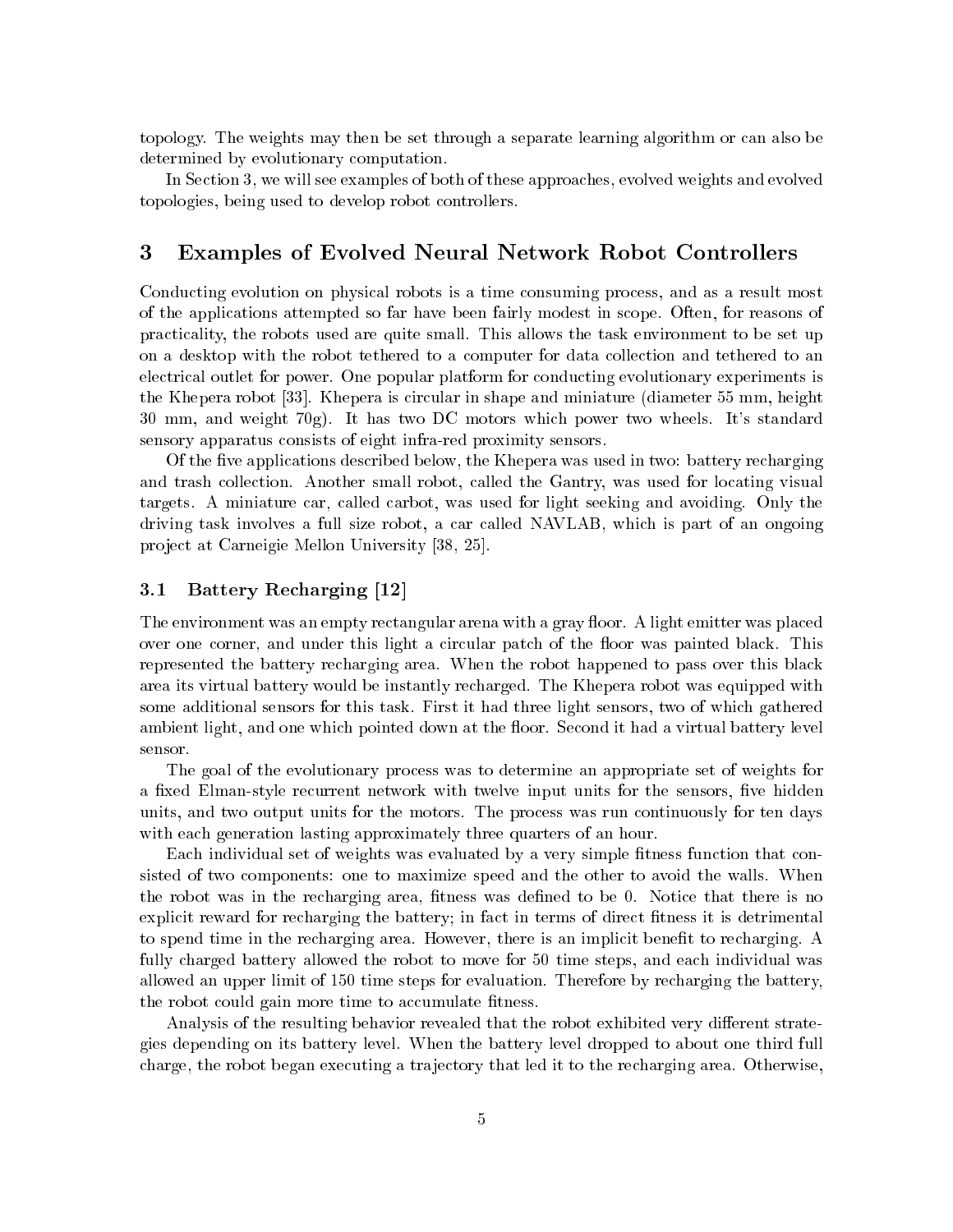it moved at nearly full speed along a slightly bended tra jectory that avoided the recharging area.

Although a very general fitness function was used, the evolved robot controller was able to locate the battery recharging area and to instigate timely homing maneuvers when the battery level was low. To extend this generality even further, Floreano and Mondada suggest that it would be interesting to redo this experiment but eliminate the fitness function entirely and simply select those individuals that live longer. This would make the articial evolution process more similar to natural evolution.

#### $3.2$ Trash Collection [35]

In order to pickup trash, the Khepera robot was equipped with a gripper module. The environment was a rectangular arena containing five pieces of randomly distributed trash (white cardboard cylinders). The robot's task was to find these targets, pick them up, carry them to the boundary of the arena, and drop them outside.

Nolfi compared five different architectures, the best of which was able to determine how to modularize the task. It was a two-layer feedforward network where the value of each motor output depended on a competition between two separate modules. The number of available modules was fixed at two per output node, but the interactions between the modules was determined by the adapted weights.

The fitness measure primarily depended on how many targets were successfully released outside the arena. To help bootstrap the process, the fitness measure also included a component to reward a robot's ability to simply pickup targets. It proved difficult for the robot to learn how to react to new targets when it was already carrying a target. To alleviate this problem, the training experience was manipulated to make this type of occurrence more frequent.

During the training process, the controllers were evaluated in a simulator. In spite of this, each evolution run still required approximately ten hours. After training was complete, the resulting control systems were downloaded into the physical robot and tested in the real environment.

To succeed at this task, the ability to distinguish between walls and targets is of crucial importance. Some errors made by the robots revealed that this was not a simple distinction, such as attempting to grasp walls or releasing a target over another target. The emergent modular architecture created modules specically tuned to making this distinction under confusing sensory situations. The capacity to produce sharp switches in strategy in response to fine-grained sensory differences is a key to complex behavior.

# 3.3 Locating Visual Targets [6]

Several visual tasks were tried, including locating a large static target, locating a smaller static target, tracking a moving target, and locating a triangle target in the presence of a competing rectangle target. For these experiments a specialized piece of robotic equipment was developed called the Gantry robot. Instead of wheels, the robot is suspended from a gantry frame that allows translational movement in the X and Y directions. The robot is 150mm in diameter and can rotate. It is equipped with a camera pointed down at a mirror which is inclined at 45 degrees as well as several bumper sensors.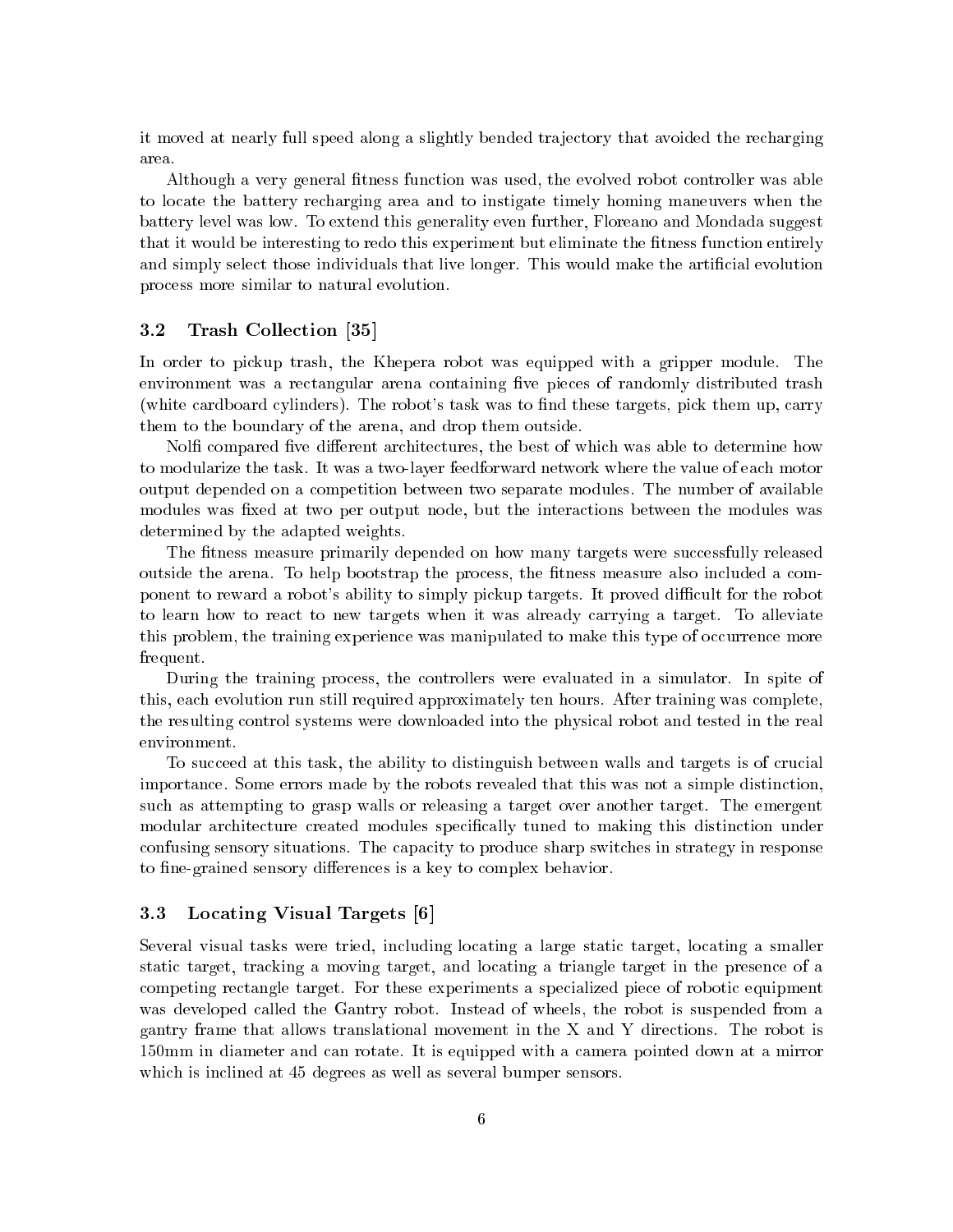In this case, the evolutionary algorithm searched for both a network architecture and a visual morphology. Each network had a fixed number of input nodes (for sensors) and output nodes (for motors), but the number of hidden nodes and the number and type of connections (either excitatory or inhibitory) was variable. Connections were allowed to be recurrent between any layer. Furthermore, rather than feeding a raw camera image to the controller, they allowed the method of sampling this image to be evolved along with the network. They achieved this by designating a set of possible receptive fields within the image.

The visual tasks involved finding a light colored target within the dark colored environment. The fitness measure was a function of the distance of the robot from the desired target—the closer the robot to the target the higher its fitness. For each possible architecture and visual morphology, the robot was given four trials starting from the same position but using different orientations. The final fitness was the worst score from these four trials. This allowed them to terminate trials as soon as they bettered a previous trial and thus improved the evaluation time.

Starting the evolutionary process from initially random populations proved to be too slow. Instead they selected one of the members of this initial random population that displayed "interesting" behavior and then cloned it to create a new population. Working with a converged population rather than a random population has been termed Species Adaptation Genetic Algorithm or SAGA [18]. From this starting point, the evolution run was able to develop good solutions within 10 to 15 generations with each generation taking about one and a half hours.

First the robot was evolved to successfully locate large (150cm wide) static targets. The final population from this experiment was used as the starting point for the next experiment of locating smaller (22cm wide) static targets. In less than 10 generations the population adapted successfully to the harder task. Again his new population was recycled and used as the starting point for the even harder task of tracking a moving target. Working in this incremental fashion it should be possible to gradually build up quite complex behaviors (see also [14]). Also allowing the morphology of the robot to be developed along with the controller may simplify the task solution considerably.

#### 3.4 Seeking and Avoiding Light [29]

Carbot is a modied toy car which is approximately 15cm wide and 23cm long and is equipped with two light sensors and several bumper sensors. It was placed in a rectangular arena with a light in one corner. Its task was to constantly keep moving, avoid the walls, and respond appropriately to a light goal. When the goal was positive, carbot had to seek out the light until a maximum light reading was obtained. Once this was accomplished the goal automatically switched to a negative value, indicating that carbot had to avoid the light until a minimum light reading was obtained. The goal varied in this periodic manner throughout the task, seeking was immediately followed by avoiding and so on.

A local and a global method of reinforcement learning were compared for training carbot at this task—a special form of back-propagaion and an evolutionary algorithm. The topology of the network was fixed to be an Elman network with seven inputs for the sensors and goal, five hidden units, and four output units for the motor settings. The aim of both methods was to find an appropriate set of weights. The adaptation process was conducted on a simulation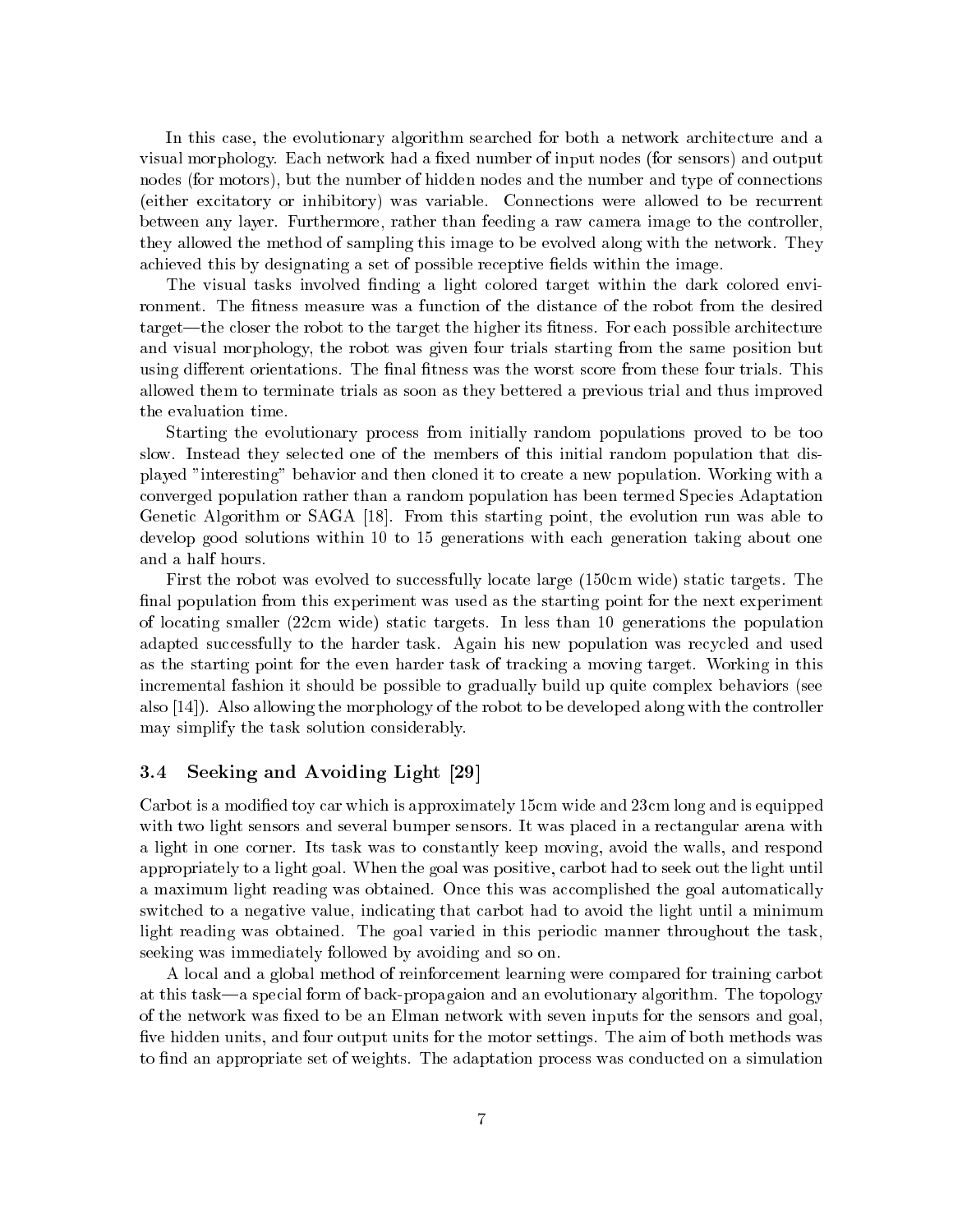and the best architectures were tested on the actual robot.

Statistical analyses revealed several quantitative differences between the two learning methods. The back-propagation algorithm out-performed the evolutionary algorithm in the original task. However, the evolutionary algorithm out-performed the back-propagantion algorithm when the task difficulty was increased either by removing the explicit goal (but keeping the periodic structure) or by removing immediate reinforcement feedback. Perhaps even more interesting were the qualitative differences in the behaviors produced by the two methods. Being a local method, back-propagation was more sensitive to the moment-to-moment changes in the environment and thus used the explicit goals to develop unique strategies tuned to each goal. In fact when no explicit goal was present, back-propagation trained networks sometimes created their own goal-like units in the hidden layer. In comparison, the evolutionary algorithm tended to develop a single overall strategy that was applicable to both goals. More importantly, the evolutionary algorithm's ability to find good strategies was quite robust across the experimental variations.

The respective strengths and weaknesses of these two methods are clearly complementary, suggesting that some hybrid of the two could be the most effective method. Because the evolutionary algorithm globally samples the entire space of alternative solutions while backpropagation locally searches the immediate neighborhood of a solution, the most straightforward form of hybrid would be to allow the evolutionary algorithm to find a good starting point in the weight space and then use back-propagation to do the fine tuning. As in nature, the global evolutionary method can determine a good gross solution which the local learning method can then adjust to the current environmental conditions.

# 3.5 Driving [3]

NAVLAB is an autonomous land vehicle that has been operated in a wide variety of domains including dirt roads, bike paths, two-lane suburban neighborhood streets, and divided highways. A NAVLAB controller must determine an appropriate steering angle when given a video image from a camera mounted on the front of the car. Unlike the previous tasks, for this task there is a clear "right" answer for every situation as determined by human drivers.

A number of different network architectures have been explored for solving this driving task, the most successful of which is a three-layer, feedforward topology. It has a 2-D input retina for the video images, a small hidden layer, and a gaussian representation of the steering angle across thirty output units ranging from "sharp left" to "straight ahead" to "sharp right". Previously back-propagation had been used to determine the weights for these network controllers. Baluja set out to discover whether evolutionary computation could develop better controllers for this task.

Suppose that a "maximal" network describes the maximum connectivity of the networks to be evolved. Then through evolution, different topologies can be tested by selecting which of these possible connections to enable. If a connection is present, then a weight for it is determined as well. The maximal network for these experiments contained a 15x16 input retina fully connected to a five unit hidden layer fully connected to a thirty unit output layer, all strictly feedforward.

In order to reduce search times, Baluja created a novel evolutionary method called Population-Based Incremental Learning (PBIL). This algorithm requires that individuals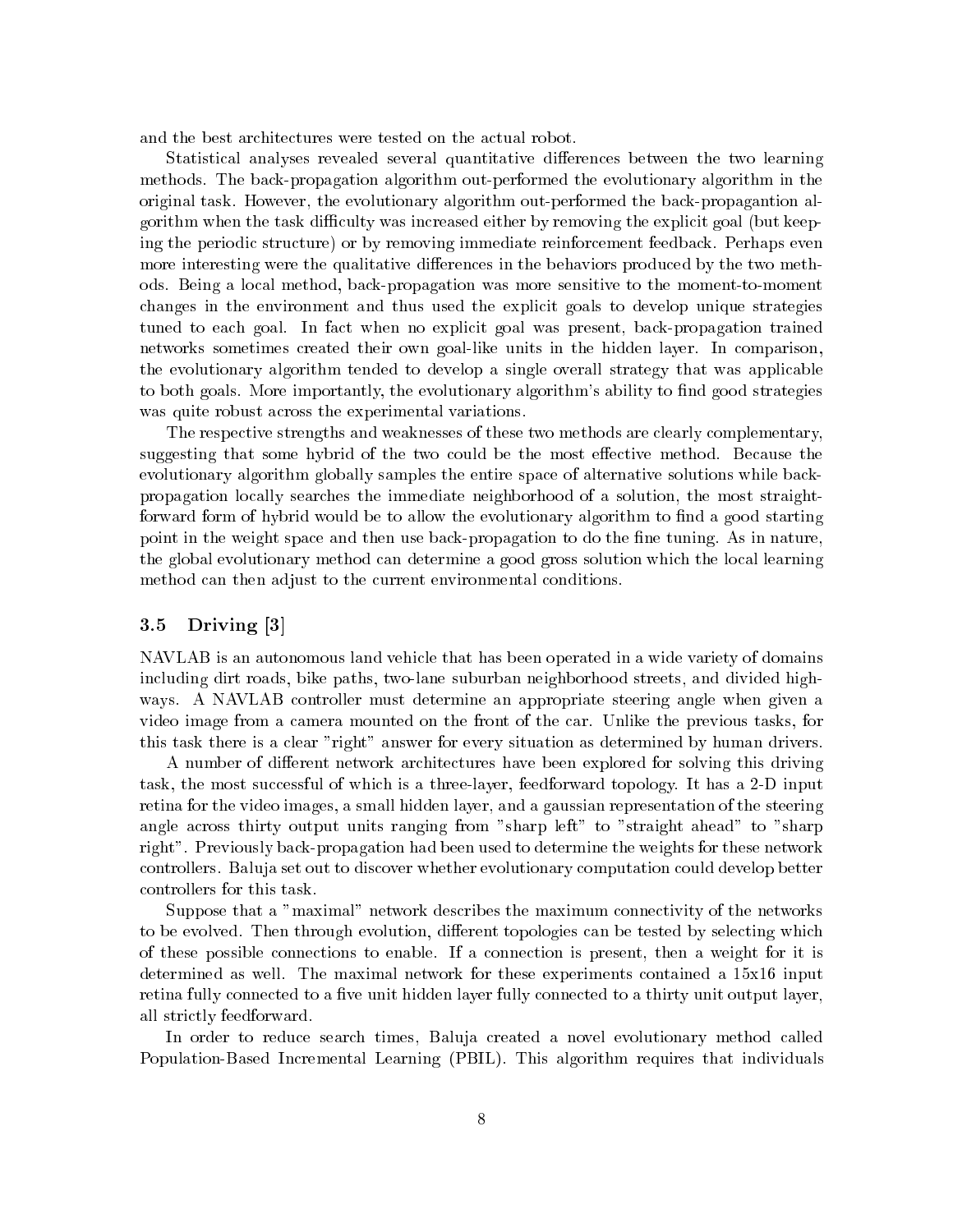in the population be represented with a binary alphabet (network weights can be represented as binary numbers if restricted to a range of values). The goal of PBIL is to produce a real-valued probability vector which can be considered a prototype for highly fit individuals in the population. By sampling this single probability vector an entire population can be stochastically produced and then tested. Based on the test results the values are adjusted to push the probability vector towards the best individual and away from the worst individual. In addition, a mutation operator is used to update the probability vector directly, by shifting each value a small positive or negative amount. Unlike a genetic algorithm, PBIL does not use any recombination operator.

To test possible networks for the driving task, a training set of 1000 images and correct steering angles were collected and saved. From this set, 100 examples are randomly selected for each network evaluation. The network which obtained the lowest error was designated best for that generation and the network with the highest error the worst.

The final networks evolved using the PBIL method kept only about half of the possible connections allowed in the maximal network. When compared with maximal networks trained with back-propagation, the PBIL networks showed a 13% reduction in error. Thus PBIL produced more space efficient and more accurate controllers. However this gain has a cost; to complete an entire PBIL run requires about an hour while a back-propagation run requires only a few minutes of processing time.

# 3.6 Summary of Examples

With the battery recharging task, Floreano and Mondada demonstrated that interesting, complex behavior can be obtained without an overly explicit fitness function. They further suggested that rather than employing a human engineered measure of some kind, ultimately the best measure may be the most general one—survival of the fittest.

In contrast to this call for more implicit fitness measures, Harvey, Husbands, and Cliff argued that complex behavior may best be obtained through a set of well designed incrementally harder fitness tests. Using related visual location tasks, they showed that by beginning each evolution run from a converged population rather than a random one, a faster more focused exploration was produced.

Another important aspect of Harvey, Husbands, and Cliff's experiments was that the visual morphology of the robot was evolved along with the controller. Because the human sensory apparatus is quite different from a robot's sensory apparatus, the way in which a human might consider processing a visual image will probably not translate well into a robot. Instead, by allowing the evolutionary process to operate on the sensory apparatus, a more efficient robot-based solution can emerge.

A similar conclusion was drawn by Nolfi with respect to modularization. Through a comparison of a number of network architectures for a trash collection task, Nolfi found that providing a network with modularization options was extremely beneficial. Again because of the differences between humans and robots in sensory capabilities, the way in which a human might subdivide a task may not translate well into a robot. Allowing the evolutionary process to consider how to break up a task can lead to simpler robot-centered solutions.

In the light seeking and avoiding task, Meeden demonstrated that an evolutionary algorithm is a robust method for determining a good gross solution to a robot control problem.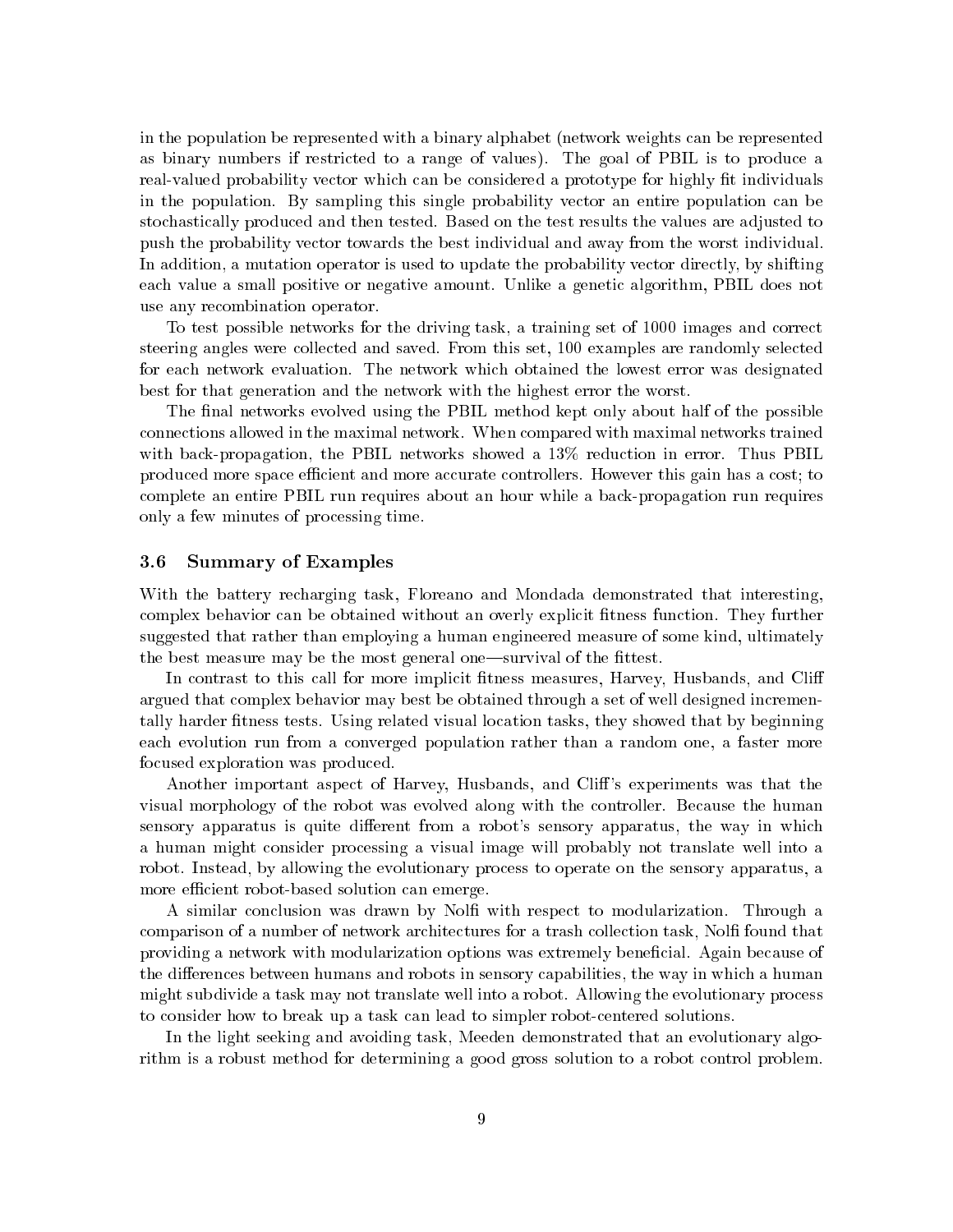She suggested that such a solution can be improved and fine tuned through additional training with a local learning method such as back-propagation. A hybrid of this kind can be robust across large environmental changes and yet sensitive to subtle features.

Finally in Baluja's studies, a fast, new evolutionary computation method called PBIL was employed to create controllers for driving. Both the topology and the weights of the networks were determined by the evolutionary process. The results demonstrated that automatically designed controllers out-performed hand-designed controllers.

Some questions arise from these studies. How large a role should the human designer play in shaping the robot's behavior through the fitness function? Should our models of evolution try to be more true to natural evolution? Or should we as engineers try to in
uence the evolutionary process more directly?

A related question that also emerges from these studies is: What aspects of the robot control system should be manipulated by the evolutionary process—the parameters, the architecture, or the robot itself? It appears that the more features that are accessible to the evolutionary process then the more successful the adapted controllers will be.

### Simulation  $\overline{\mathbf{4}}$

There is currently a hot debate among people trying to understand and reproduce intelligent agents, that could be stated as follows: Is the simulation a powerful enough tool to draw sound conclusions, or should a theory or an approach be tested on a real agent, i.e. a robot? [11]

Simulation in robotics, control theory, and AI has mostly been a complete waste of time. Of course there are certain cases in which simulation is inevitable ... what is at issue is whether results "demonstrated" using simulation only should be accorded worth. We think not. [27]

However, it does appear that simulations are not quite the dead-end some had suggested. For simpler cases at least it has been shown that they can be made accurate enough. Their attractive qualities of speed and ease of data collection can then be made use of. [24]

It is frankly easier to use robots situated in the real world than it is to try to build some all encompassing super-simulation. [23]

What makes a robot distinct from any other artificial intelligence project is that one must actually deal with hardware and the intrinsic limitations that all physical sensing and acting systems have  $[20]$ . By using a simulation, one can sidestep these difficult hardware interactions completely, and this is what is at issue in the simulation debate. For example, the term "robot" is often used loosely to refer to a simulated "agent" or "animat" which may not have any physical counterpart upon which it is modeled [42]. In fact some such simulated "robots" could never be implemented in the real world because they depend on non-existent "sensors" to provide object-level information about the environment. The danger is that simulations simplify the learning problem too much by making the environment and the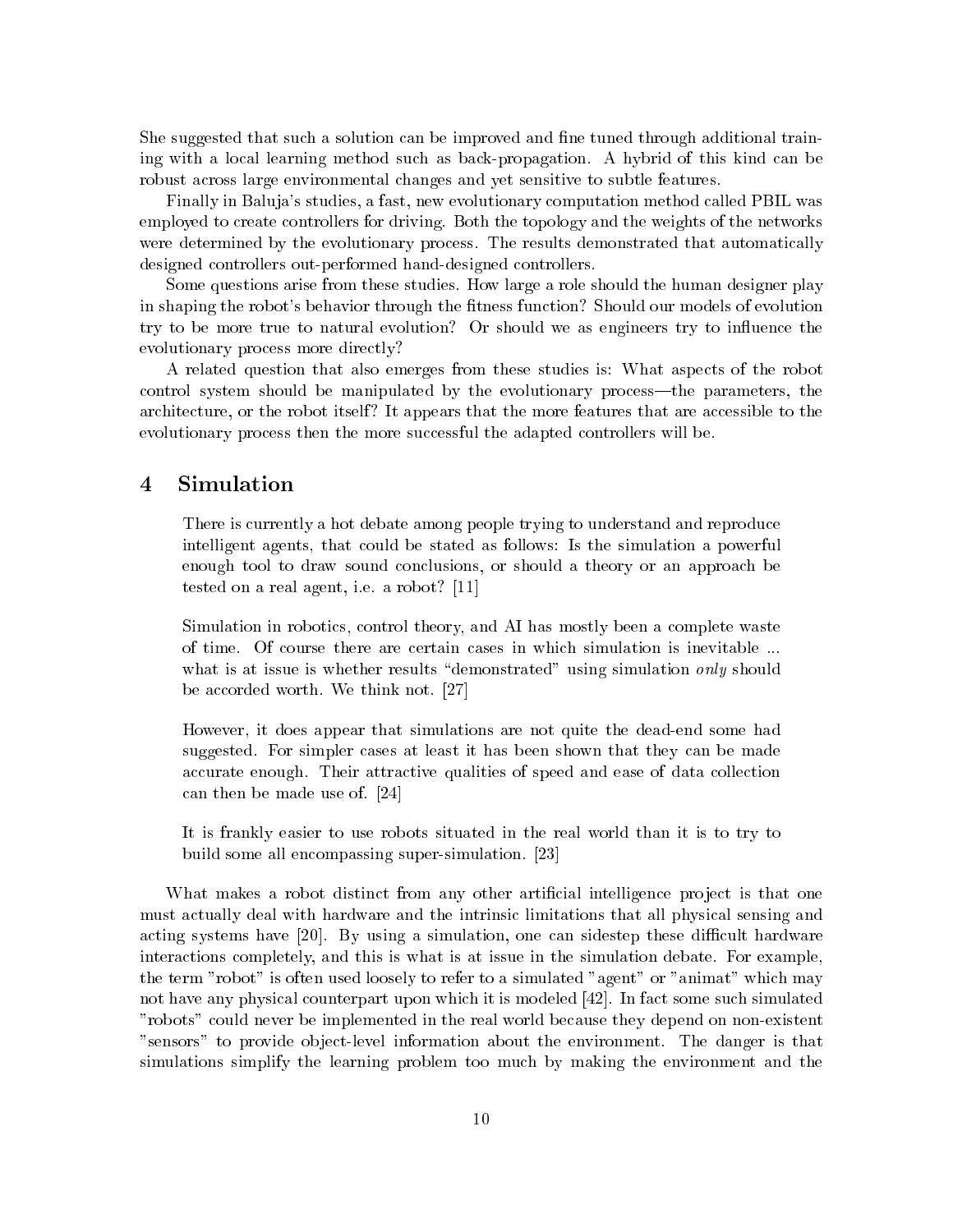robot clean and predictable. Thus there is no guarantee that results obtained in simulation will transfer to the noisy real world. This is termed the "correspondence problem".

Despite the difficulties simulations present they are still very attractive primarily because of their speed. An evolutionary experiment that takes several days on a physical robot may only require several hours on a simulated robot. This ability to obtain results quickly facilitates a more open-ended exploration of robot control ideas. In addition, simulated results are more easily collected, analyzed, and reproduced.

To lessen the correspondence problem, every effort should be made to keep simulations in close step with reality. Some specific suggestions have been made along this line:  $(1)$  base the simulation on carefully collected empirical data of a real physical robot; (2) add noise to the simulated sensory readings and the actuator outcomes; and (3) calibrate the simulation through tests on the real physical robot [19].

Calibration tests have provided interesting and somewhat contradictory results. In one case, neural network robot controllers adapted in simulation always performed better when tested in the real world than they had when tested in simulation [31]. The suspected cause of this improvement was that the physical robot's movements and sensor readings were not noisy in the same ways as the simulator's. The physical robot's experience was occasionally noisy while the simulator's experience was systematically noisy, and this was beneficial to learning. In another case, experiments were conducted to determine how the amount of simulated noise affects the correspondence between behavior evolved in simulation and then tested in simulation versus being tested in the real world [24]. Three noise levels were examined: no noise, observed noise, and double the observed noise. The results revealed that networks that evolved in an environment that is less noisy than the real world will behave more noisily in reality. Conversely, networks evolved in an environment that is noisier than the real world will behave less noisily in reality. Furthermore the correspondence between simulation and reality was maximized when the noise level of the simulation most closely matched reality.

In the first case additional noise appeared to be beneficial while in the second case it did not. Perhaps these contradictory results could be resolved with further experiments. It may be that twice the observed noise is too drastic a change to realize a benet, whereas a smaller increment above observed noise would be helpful. This issue of the appropriate amount of noise is just one of the many open questions related to the use of simulations for adapting robots.

In doing evolutionary robotics, one has three options for evaluating possible control systems: use a physical robot, use a simulated robot, or use a hybrid of the two [36]. Using a physical robot is obviously the most desirable but may be too time consuming. Using a simulated robot leads to the correspondence problem. Using a hybrid approach, one can begin the evolutionary process on a simulated robot to quickly develop a high performing population. Assuming that the simulation was developed through close observation of the actual robot, this should provide a good starting point for the slower evolutionary process on the physical robot. Also a simulated robot can be used to quickly prune the set of possible experiments one may want to eventually conduct on a physical robot [8]. For these reasons, the hybrid approach to evolutionary robotics may offer the best compromise between speed and accuracy.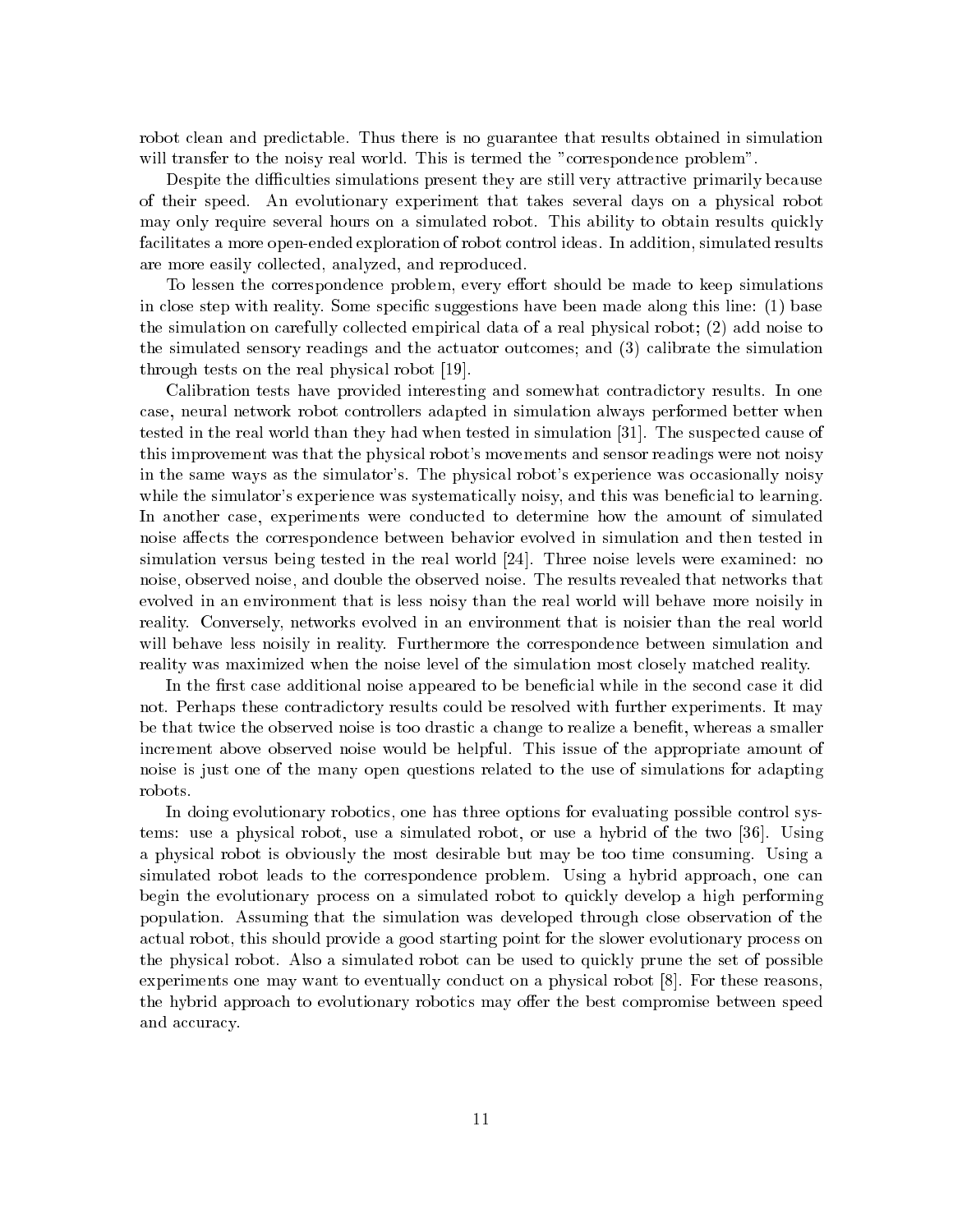### 5Domain Knowledge

The role of domain knowledge in evolutionary robotics can be viewed as a continuum. At one extreme, robots can have complete domain knowledge and require no ability to adapt, while at the other extreme robots can have no domain knowledge and be seen as tabula rasa systems. At a recent workshop on robot learning, most of the research presented incorporated a substantial amount of domain knowledge. [21]. Many of the presenters argued that to construct a successful robotic system, learning must be limited in use to portions of the system where the designer's knowledge is too sketchy to engineer a solution. Learning from scratch was seen as too inefficient for any problem of reasonable complexity.

A middle ground along this continuum is an approach that treats knowledge acquisition as a cooperative effort between the human engineer and the robot itself  $[17]$ . Grefenstette developed an evolutionary method known as SAMUEL, which stands for Strategy Acquisition Method Using Empirical Learning [16]. SAMUEL is an evolutionary process that develops entire behaviors which are defined as sets of rules. The rules are expressed in a high-level language to make it easy to incorporate existing knowledge and to make it easy to understand the results of learning. The initial population of behaviors are not random but consist of a variety of rule sets including human generated ones and automatically generated variants of these. By seeding the initial population, it is hoped that the search space will be usefully constrained thus leading to faster search times (refer back to Section 3.3 for another example of this). Another technique used to constrain the search space, is the creation of virtual sensors. For instance, rather than basing rules on sixteen raw sonar values, one could create four virtual sensors—left, forward, right, and backward—which combine the raw values in a meaningful way.

Although beginning with a signicant amount of domain knowledge seems more practical there may be a disadvantage. By imposing our perspective on the learning problem we may actually make it harder. Nolfi argues that a designer views a robot task from an observer's point of view or a *distal* perspective, but a robot must solve the task in terms of its sensorimotor system or a *proximal* perspective [35]. There may be no simple mapping from the distal perspective to the proximal perspective. For instance, consider the trash collection task described in Section 3.2. One distal description of this task is the following:

- 1. Explore the environment avoiding walls.
- 2. Recognize trash and approach it for pickup.
- 3. Pickup trash.
- 4. Move towards a wall avoiding other trash.
- 5. Release trash over the wall.

Recall that the Khepera robot used in these experiments only had access to infra-red sensors. Using human vision (the distal perspective) it is a simple matter to distinguish a wall from trash, but using the robot's infra-red sensors (the proximal perspective) it is not. For the robot, these two objects can only be distinguished from a relatively small number of close positions. Thus a modular division of the task into distal subtasks such as "move towards a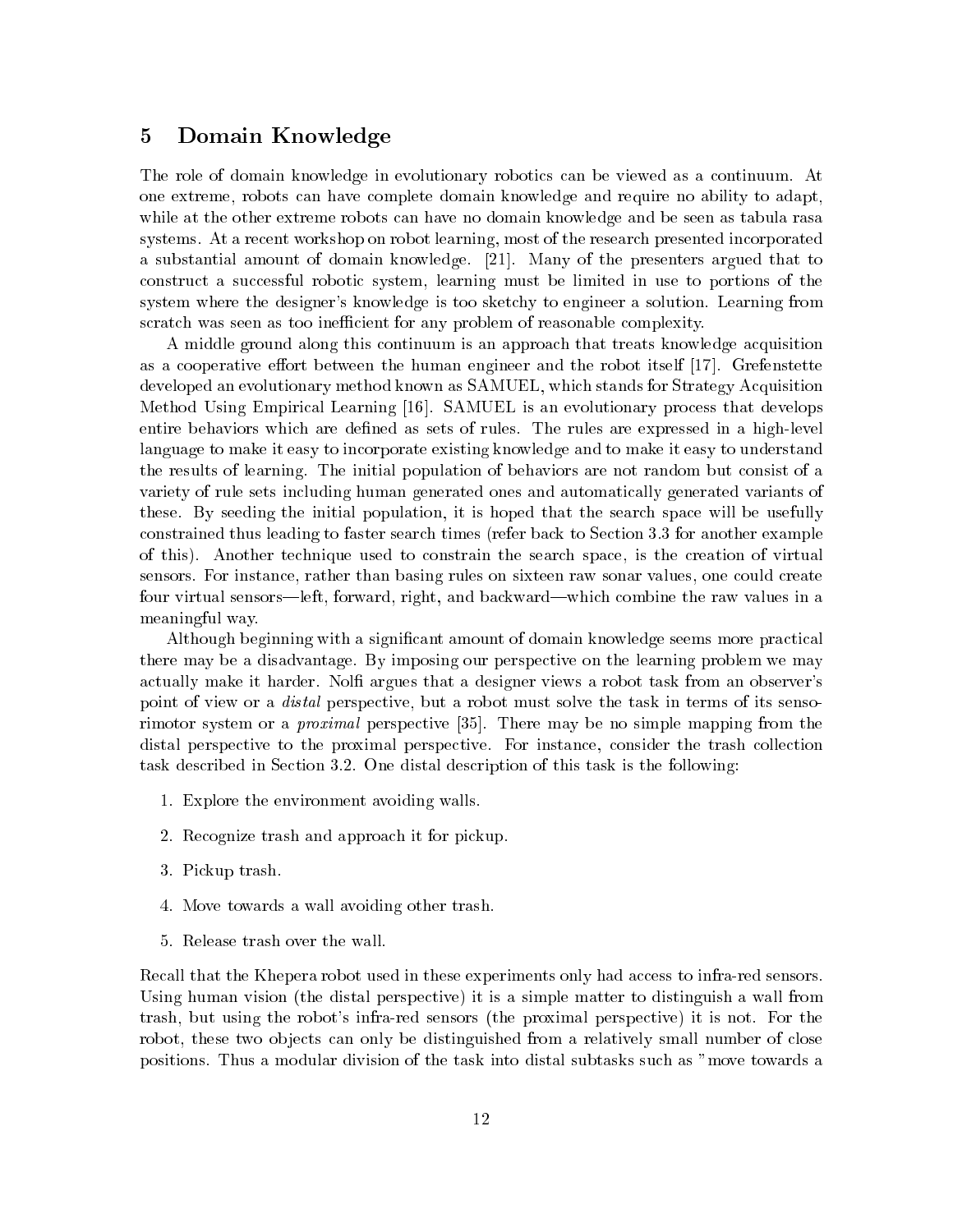wall avoiding other trash" is not viable because trash and walls appear the same except from a very local view.

It has been argued that artificial neural networks offer one of the most promising means for investigating robot control because they allow the task demands rather than the designer's biases to be the primary force in shaping the system's development [29]. Yet the designer still has an important role to play in the evolutionary process which includes: determining what aspects of the neural network will be operated on by evolution, the input and output representations, the robot's physical characteristics (which could also be manipulated by evolution), and the robot's environment. After this adaptive process has been set in motion and a successful control system has been produced, its method must be dissected to understand the underlying control principles. The use of evolutionary computation with neural networks inverts the classical order of problem solving in which a high-level understanding comes first and closely guides the search for algorithms [4]. Through the evolution of neural network controllers a solution to the task emerges which is not simply a product of the designer's understanding of the domain.

### 6 Future Trends in Robotics

Hans Moravec likens today's robots to simple invertebrates in the global evolutionary sense [34]. He predicts that in the next decade robots should improve to the level of reptiles and within 50 years to the level of mammals. One of the crucial impediments to modeling adaptive behavior in robots, besides the lack of modeling techniques, has been the size and speed of computers. Employing evolutionary techniques for developing neural network based controllers is computationally expensive. Signicant progress has been made recently partly due to continuing exponential increase in the computational resources. As Moravec points out, the amount of computational power that a dollar can purchase has increased thousandfold every two decades since the beginning of the century. There has been a trillionfold decline in the cost of computation. If this trend continues, as seems to be the case at present, Moravec predicts that the computational power required for a humanlike robot would be available in a \$10 million super computer before 2010 and in a \$1000 personal computer by the year 2030.

Work on a humanlike robot has already begun at MIT with the COG project [2]. Their approach is to build a humanoid robot that develops and acts in the real world in the same way that humans develop and act. This human-inspired development plan has so far led to the incorporation of several behaviors: the arms have grasping, withdrawal, and reflexes like those of a child; the arms also have adaptive spring-like behavior; the arms follow smooth motion trajectories; the eyes have foveation behavior that can be used to coordinate hand-eye movements in reaching for objects; and the eyes and the head exhibit saccading motion and gaze control [10, 28]. Even though COG's performance today is below those of conventional robots, it is expected that the developmental approach will eventually pay off. Most of the models incorporated in Cog are based on biological models.

It has been suggested that the combination of articial intelligence with evolutionary computation represents one of the most innovative research directions that may lead to the development of efficient, robust, and easy-to-use solutions to complex real-world problems [1]. Given the incredible computational power at hand, it is becoming increasingly attractive to experiment with evolutionary methods in robots. Onboard computers in mobile systems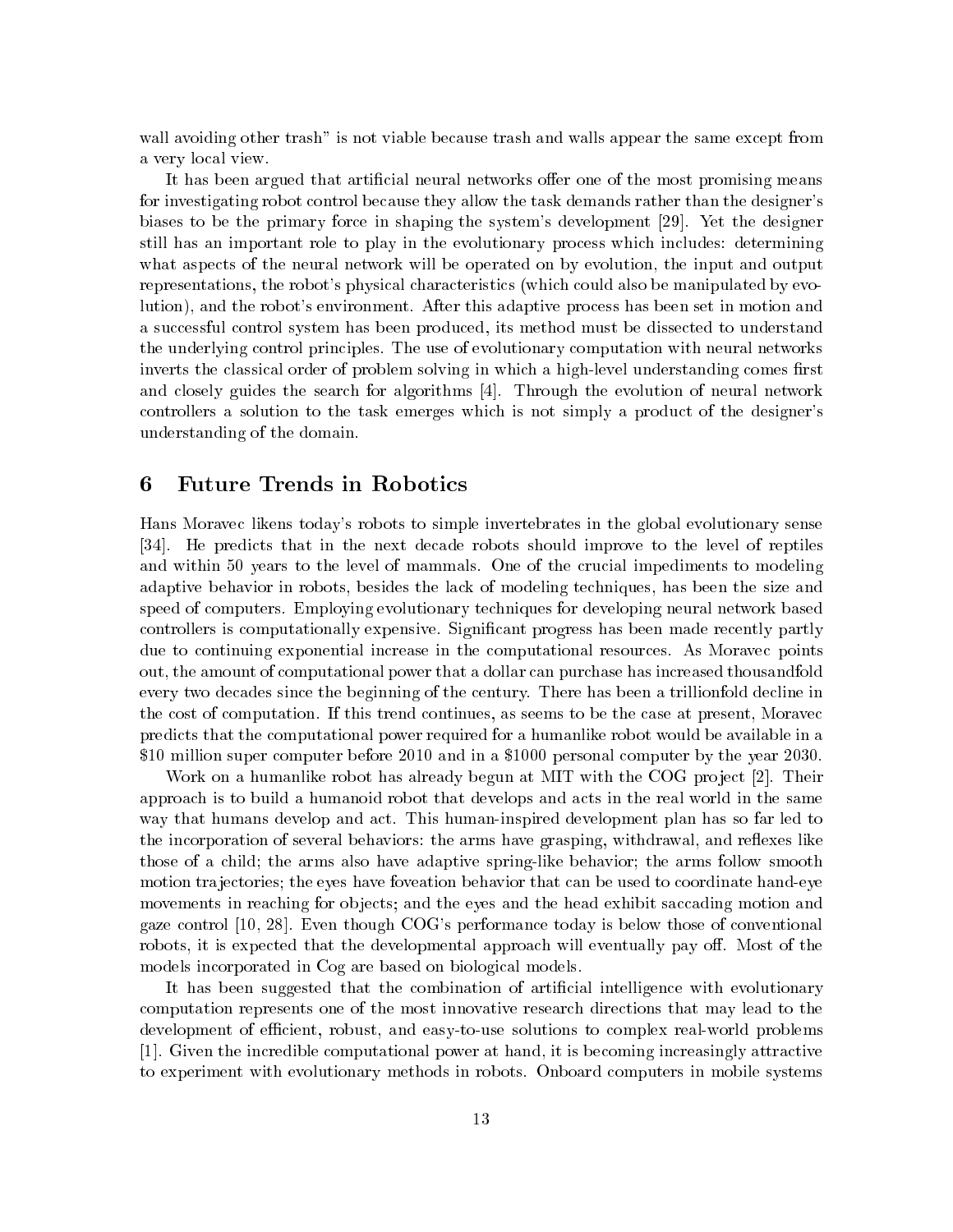are now powerful enough to run experiments in real-time, but simulations will probably still continue to play a role for some time. It is also becoming feasible to incorporate robotics into school and college curricula [30]. As robots become less expensive and more prevalent we should expect rapid innovations in the future.

# $\sim$  - - - - - - - - - -  $\sim$

- [1] T. Back, U. Hammel, and H. Schwefel. Evolutionary computation: Comments on the history and current state. IEEE Transactions on Evolutionary Computation,  $1(1):3-17$ , 1997.
- [2] R. Brooks and L. Stein. Building brains for bodies.  $Autonomous \, Robots$ ,  $1(1): 7-25$ , 1994.
- [3] S. Buluja. Evolution of an articial neural network based autonomous land vehicle controller. IEEE Transactions on Systems, Man, and Cybernetcs-Part B: Cybernetics,  $26(3):450{-}463, 1996.$
- [4] A. Clark. Associative Engines: Connectionism, Concepts, and Representational Change. MIT Press, Cambridge, MA., 1993.
- [5] D. Cliff, I. Harvey, and P. Husbands. Explorations in evolutionary robotics. Adaptive Behavior,  $2(1)$ :73-110, 1993.
- [6] D. Cliff, P. Husbands, J-A. Meyer, and S. Wilson, editors. Seeing the Light: Artificial Evolution, Real Vision, Cambridge, MA, 1994. MIT Press.
- [7] M. Colombetti and M. Dorigo. Behavior analysis and training-a methodology for behavior engineering. IEEE Transactions on Systems, Man, and Cybernetics-Part B: Cybernetics,  $26(3):365-380$ , 1997.
- [8] M. Dorigo and M. Colombetti. Precis of robot shaping: An experiment in behavior engineering.  $Adaptive\ Behavior$ ,  $5(3/4):391-405$ , 1997.
- [9] J. Elman. Finding structure in time. *Cognitive Science*,  $14:179{-}212$ , 1990.
- [10] C. Ferrell. Orientation behavior using registered topographic maps. In From Animals to Animats: Proceedings of the Fifth International Conference on Simulation of Adaptive Behavior, 1996.
- [11] D. Floreano and F. Mondada. Automatic creation of an autonomous agent: Genetic evolution of a neural-network driven robot. In D. Cliff, P. Husbands, J-A. Meyer, and S. Wilson, editors, From Animals to Animats: Proceedings of the Third International Conference on Simulation of Adaptive Behavior, pages 421-430, Cambridge, MA, 1994. MIT Press.
- [12] D. Floreano and F. Mondada. Evolution of homing navigation in a real mobile robot. IEEE Transactions of Systems, Man, and Cybernetics-Part B: Cybernetics, 26(3):396-407, 1996.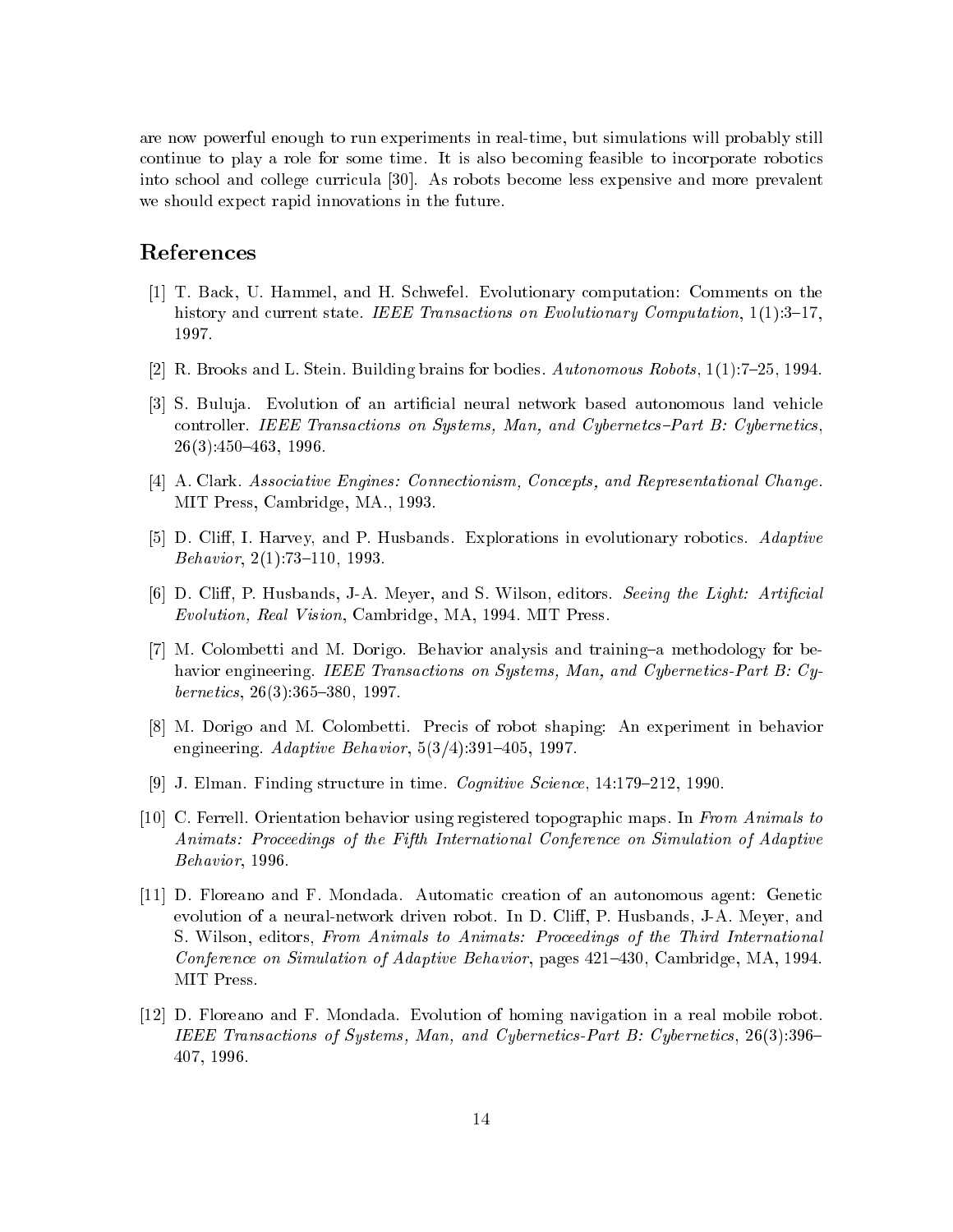- [13] D. Goldberg. Genetic Algorithms in Search Optimization, and Machine Learning. Addison-Wesley Publishing Company, New York, NY, 1989.
- [14] F. Gomez and R. Miikkulainen. Incremental evolution of complex general behavior. Adaptive Behavior,  $5(3-4):317-342$ , 1997.
- [15] J. Grefenstette. The evolution of strategies for multi-agent environments. Adaptive Behavior,  $1(1): 65{-}90, 1992.$
- [16] J. Grefenstette, C. Ramsey, and A. Schultz. Learning sequential decision rules using simulation models and competition. *Machine Learning*,  $5(4):355-381$ , 1990.
- [17] J. Grefenstette and A. Schultz. An evolutionary approach to learning in robots. Naval Research Laboratory Technical Report AIC-94-014, 1994.
- [18] I. Harvey. Evolutionary robotics and SAGA: The case for hill crawling and tournament selection. In C. Langton, editor, *Artificial Life III*, pages  $299-326$ . Addison Wesley, Reading, MA, 1993.
- [19] I. Harvey, P. Husbands, and D. Cliff. Issues in evolutionary robotics. In J-A. Meyer, H. Roitblat, and S. Wilson, editors, From Animals to Animats: Proceedings of the Second International Conference on Simulation of Adaptive Behavior, pages  $364-373$ , Cambridge, MA, 1993. MIT Press.
- [20] H. Hexmoor, D. KortenKamp, and I. Horswill. Software architectures for hardware agents. Journal of Experimental and Theoretical Artificial Intelligence, 9:147-156, 1997.
- [21] H. Hexmoor and L. Meeden. Learning in autonomous robots: A summary of the 1996 robolearn workshop. Know ledge Engineering Review, 11(1), 1997.
- [22] J. Holland. *Adaptation in Natural and Artificial Systems*. University of Michigan Press, Ann Arbor, MI, 1975.
- [23] P. Husbands, I. Harvey, D. Cliff, and G. Miller. Artificial evolution: A new path for artificial intelligence? *Brain and Cognition*,  $34:130-159$ , 1997.
- [24] N. Jakobi, P. Husbands, and I. Harvey. Noise and the reality gap: The use of simulation in evolutionary robotics. In F. Moran, A. Moreno, J. Merelo, and P. Chacon, editors, Advances in Artificial Life: Proceedings of the Thrid European Conference on Artificial  $Life, pages 704–720. Springer-Verlag, 1995.$
- [25] T. Jochem and D. Pomerleau. Life in the fast lane: The evolution of an adaptive vehicle control system. AI Magazine,  $17(2):11-50$ , 1996.
- [26] J. Koza. Genetic Programming: On the Programming of Computers by Means of Natural Selection. MIT Press, Cambridge, MA, 1992.
- [27] Brady M. and H. Huosheng. Software and hardware architectures of advanced mobile robots for manufacturing. Journal of Experimental and Theoretical Artificial Intelligence, 9:257-276, 1997.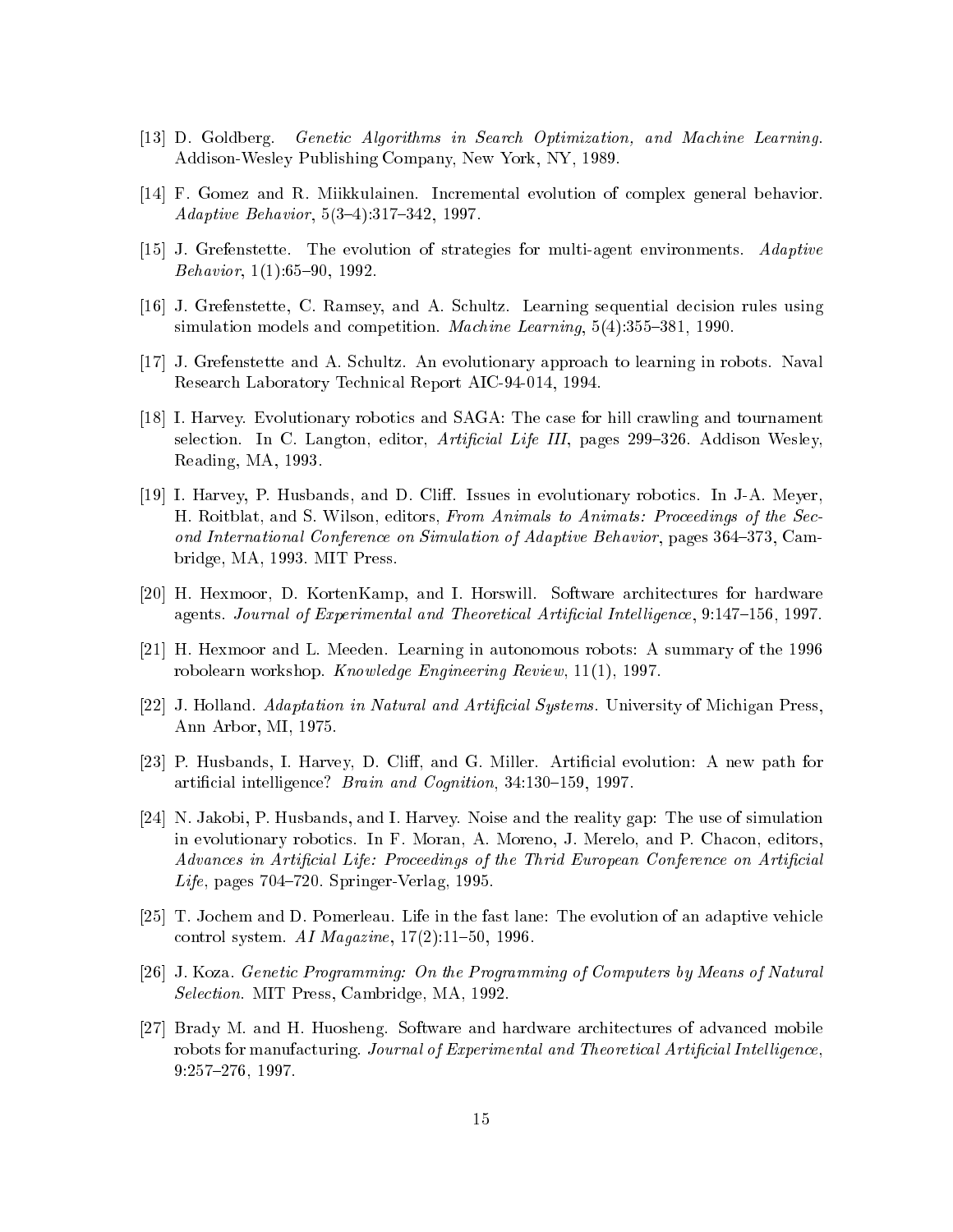- [28] M. Marjanovic, B. Scassellati, and M. Williamson. Self-taught visually guided pointing for a humanoid robot. In From Animals to Animats: Proceedings of the Fifth International Conference on Simulation of Adaptive Behavior, 1996.
- [29] L. Meeden. An incremental approach to developing intelligent neural network controllers for robots. IEEE Transactions on Systems, Man, and Cybernetics-Part B: Cybernetics,  $26(3):474-485, 1996.$
- [30] L. Meeden. Using robotics as an introduction to computer science. In J. Stewman, editor, Proceedings of the Ninth Florida Artificial Intelligence Research Symposium, pages 473– 477, 1996.
- [31] L. Meeden, G. McGraw, and D. Blank. Emergent control and planning in an autonomous vehicle. In Proceedings of the Fifteenth Annual Meeting of the Cognitive Science Society, pages 735-740, Hillsdale, NJ, 1993. Lawrence Erlbaum Associates.
- [32] M. Mitchell. An Introduction to Genetic Algorithms. MIT Press, Cambridge, MA, 1996.
- [33] R. Mondada, E. Franzi, and P. Ienne. Mobile robot miniturization: A tool for investigation in control algorithms. In Proceedings of the Thrid International Symposium on Experimental Robots, Kytoto, Japan, 1993.
- [34] H. Morvac. The universal robot. In C. Pickover, editor, *Visions of the Future: Art*, Technology and Computing in the Twenty-First Century, pages  $65-73$ . St. Martin's Press, New York, NY, 1992.
- [35] S. Nolfi. Using emergent modularity to develop control systems for mobile robots. Adaptive Behavior,  $5(3-4):343-363$ , 1997.
- [36] S. Nolfi, D. Floreano, O. Miglino, and F. Mondada. How to evolve autonomous robots: Different approaches in evolutionary robotics. In R. Brooks and P. Maes, editors,  $Arti$ cial Live IV: Proceedings of the Fourth International Workshop on the Synthesis and Simulation of Living Systems, pages  $190-197$ , Cambridge, MA, 1994. MIT Press.
- [37] P. Nordin and W. Banzhaf. An on-line method to evolve behavior and to control a miniature robot in real time with genetic programming. Adaptive Behavior,  $5(2):107-$ 140, 1997.
- [38] D. Pomerleau. Neural Network Perception for Mobile Robot Guidance. Kluwer, Norwell, MA, 1993.
- [39] A. Ram, G. Boone, R. Arkin, and M. Pearce. Using genetic algorithms to learn reactive control parameters for autonomous robotic navigation. Adaptive Behavior,  $2(3):277-305$ , 1994.
- [40] C. Reynolds. Evolution of corridor following behavior in a noisy world. In D. Cliff, P. Husbands, J-A. Meyer, and S. Wilson, editors, From Animals to Animats: Proceedings of the Third International Conference on Simulation of Adaptive Behavior, pages 402{ 410, Cambridge, MA, 1994. MIT Press.